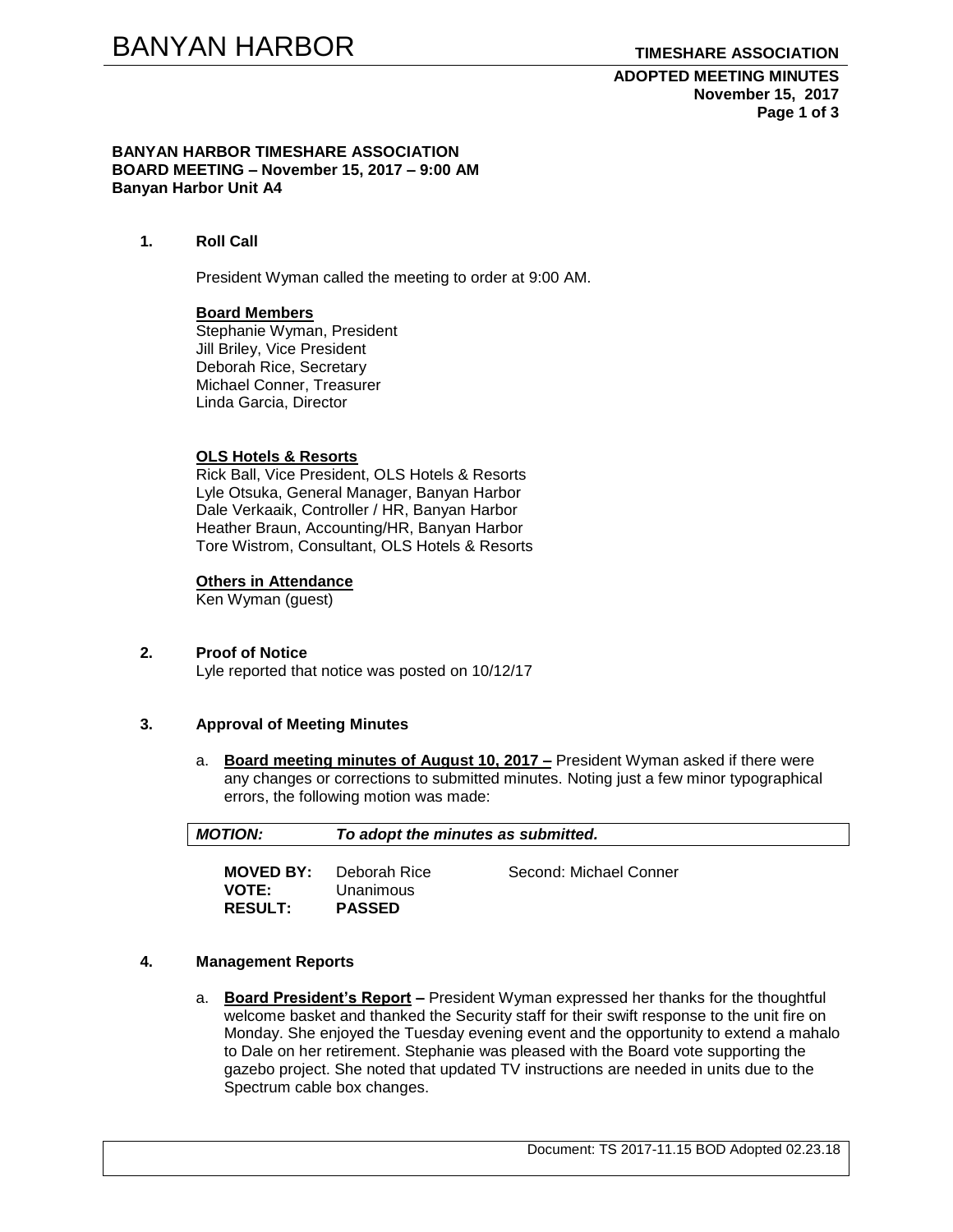#### **ADOPTED MEETING MINUTES November 15, 2017 Page 2 of 3**

b. **Manager's Report** – Lyle extended a warm aloha and mahalo to all. He noted that our scores remain high in both OLS and RCI guest comment reports. Even if problems occur during a guest stay, our staff receive good compliments. Lyle extended a mahalo to Dale and welcomed Heather to the property team. He recognized Berto and Keith from Security for their response to the unit fire and explained his plan for an on-going length of service recognition program. Lyle then deferred to his submitted written report.

# **5. Financial Reports**

- a. **September 2017 Financial –** Rick reviewed the financial results through September 30, 2017. Total Revenues year-to-date are ahead of budget by \$15,101 and Payroll expenses are favorable to budget by \$13,305. Our staff continues to do an excellent job in managing controllable expenses. Through September 30, 2017, net earnings are \$40,987 and therefore \$19,945 favorable to budget.
- b. **Reserve Study –** Rick reviewed the reserve study and noted the key projects and purchases completed in 2017. We continue to monitor capital projects on a quarterly basis. Purchases are scheduled as needed to ensure we maintain the furnishings, fixtures and equipment of our units. The 20 year Reserve Study, which is reviewed by the Board quarterly, continues to serve as a good tool to compare funding to anticipated future project expenses.
- c. **Collection –** Rick reported timeshare receivable balances are in line with last year's trends for this time of year. Receivables overall are in good shape.

# **6. Unfinished Business**

- a. **RCI Comment Cards –** Overall Banyan Harbor comments continue to be favorable for our property type. We receive lots of positive staff comments. There were some negative comments due to stairs.
- b. **Gazebo project** 77.7% of Banyan owners voted yes to a pool area gazebo and the Timeshare Board supports this project. To ratify their position, the following motion was made:

| <b>MOTION:</b>                                     | To support the AOAO Gazebo project.          |                     |  |
|----------------------------------------------------|----------------------------------------------|---------------------|--|
| <b>MOVED BY:</b><br><b>VOTE:</b><br><b>RESULT:</b> | Michael Conner<br>Unanimous<br><b>PASSED</b> | Second: Jill Briley |  |

- c. **De-annexation Update** Tore updated the Board on the next planned de-annexation. Work to de-annex Unit #57 will begin in December with the goal of closing in April 2018.
- d. **Board of Directors expenses** A summary report of Board member travel expenses is included in the Board book.
- e. **Audit Proposal for 2017 –** Rick reported that our audit firm has proposed a significant rate increase. We may need to select a new firm and will advise the Board of our options.

Document: TS 2017-11.15 BOD Adopted 02.23.18